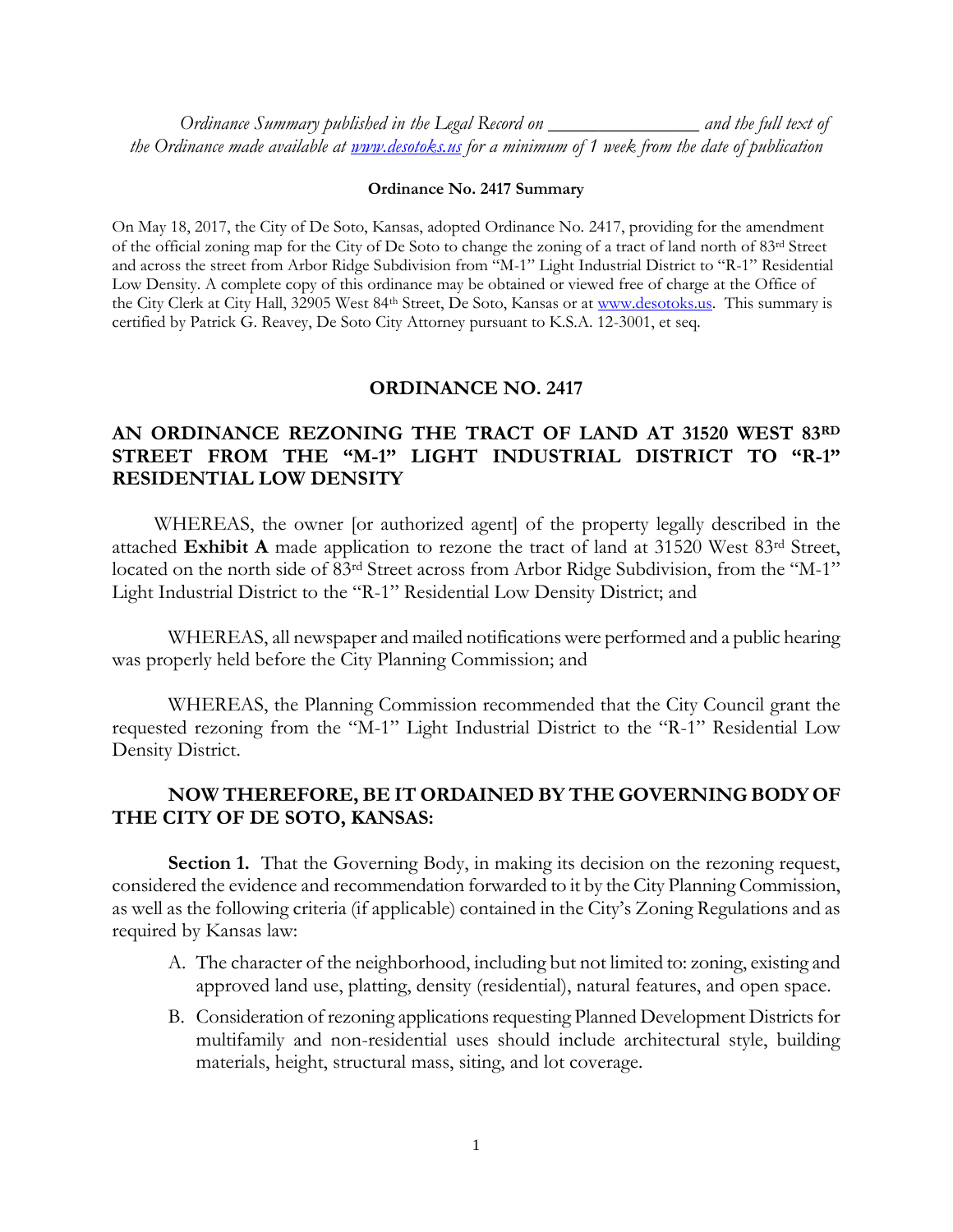- C. Compatibility of the proposed zoning and uses permitted therein with the zoning and uses of nearby properties.
- D. Suitability of the uses to which the property has been restricted under its existing zoning.
- E. Length of time property has remained vacant as zoned.
- F. The extent to which there is a need in the community for the uses allowed in the proposed zoning.
- G. The availability and adequacy of required utilities and services to serve the uses allowed in the proposed zoning. These utilities and services include, but are not limited to, sanitary and storm sewers, water, electrical and gas service, police and fire protection, schools, parks and recreation facilities and services, and other similar public facilities and services.
- H. The extent to which the uses allowed in the proposed zoning would adversely affect the capacity or safety of that portion of the road network influenced by the uses, or present parking problems in the vicinity of the property.
- I. The environmental impacts that the uses allowed in the proposed zoning would create (if any) including, but not limited to, excessive storm water runoff, water pollution, air pollution, noise pollution, excessive nighttime lighting or other environmental harm.
- J. The economic impact on the community from the uses allowed in the proposed zoning.
- K. The extent to which the zoning amendment may detrimentally affect nearby property.
- L. The relative gain (if any) to the public health, safety, and welfare from a denial of the rezoning application as compared to the hardship imposed upon the rezoning applicant from such denial.
- M. Consistency with the Comprehensive Plan, Utilities and Facilities Plans, Capital Improvement Plan, Area Plans, ordinances, policies, and applicable City Code of the City of De Soto.
- N. The recommendation of professional staff.

**Section 2.** That the Governing Body hereby adopts the recommendation by the Planning Commission to approve the rezoning of the property, described in **Exhibit A** attached hereto, from the "M-1" Light Industrial District to the "R-1" Residential Low Density District.

**Section 3.** City Staff is directed to make all necessary changes to the City's maps and other records to reflect such change in zoning.

**Section 4.** This ordinance shall take effect and be enforced from and after its publication once in the official city newspaper.